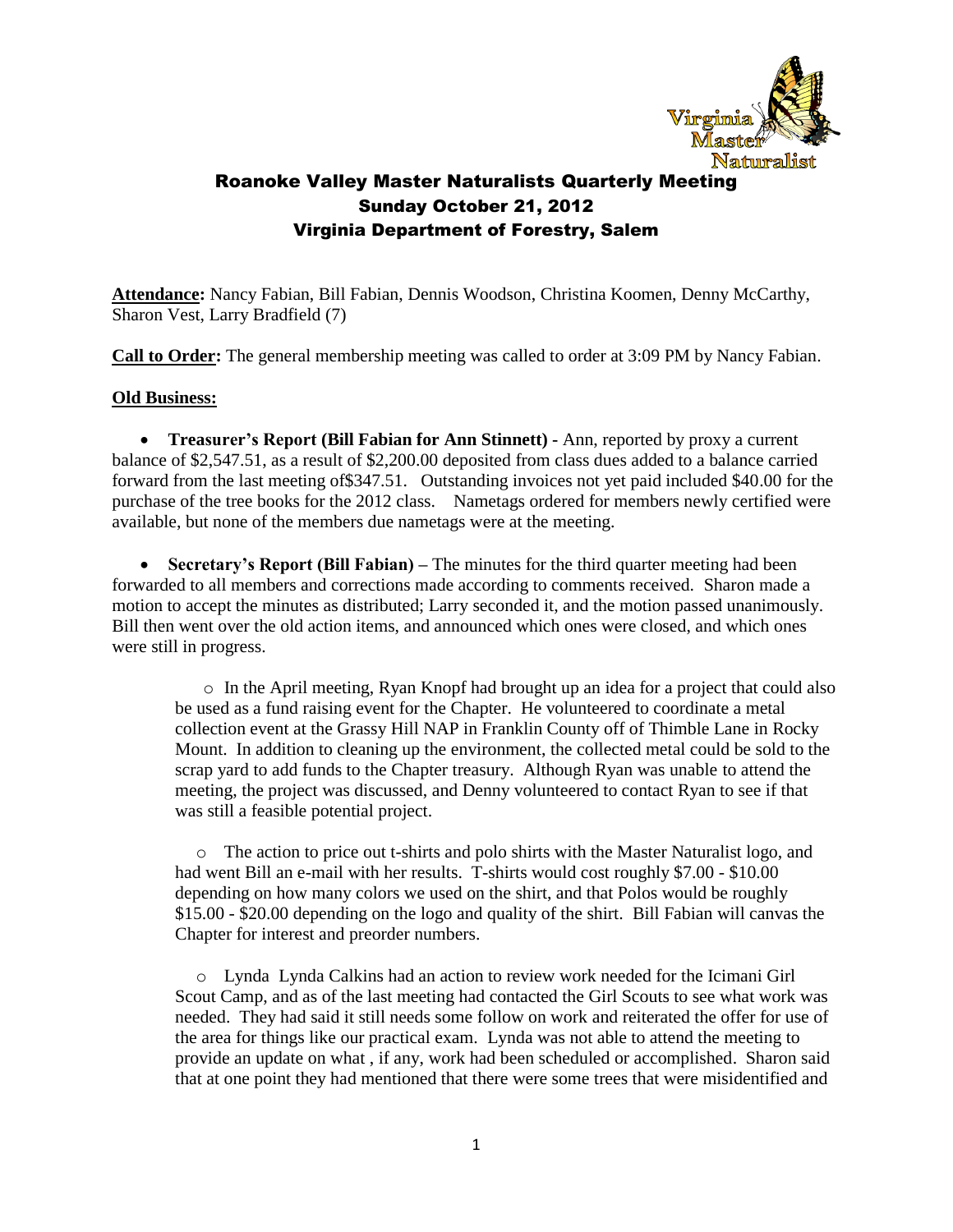

needed to have new signs made for them, but wasn't sure of the status of that action or who to talk to about which trees needed correction.

 **Other old business** - Nancy reported that the new version of the Virginia Native Plant guide printing had been completed, and that our preorder of 100 copies was ready for shipment as soon as they received payment. She proposed to put it on her credit card and submit the invoice to Ann for re-imbursement, as the most expeditious way to get them. The executive committee had previously agreed to make these books available to the current basic course attendees, and to sell them roughly at cost to others who wanted a copy. Sharon made a motion to have Nancy go ahead and use her credit card, and Christina seconded the motion. The motion was passed unanimously.

#### **Subcommittee Reports:**

 **Executive Committee Report (Nancy Fabian) –** The executive committee did not have anything new to report.

 **Membership/Marketing Committee Report (Christina Koomen)-** Christina discussed an article that she published in the Roanoke Times on the Garlic Mustard Pull that our chapter had participated in earlier, from a write-up that Sharon vest had done. She stated that it really came out well. She also stated that she would like to go over the re-design the web site to make it more appealing and more user-friendly during new business. Bill suggested that she use Nancy as a beta test user of the redesigned pages, since she had a proclivity to want web applications and navigation to be intuitive, with little or no training/practice required to do what you wanted and/or find what you were looking for.

 **Curriculum Committee Report (Nancy Fabian)** Nancy said the class was underway and the curriculum and instructors were all a success so far according to all reports form students and instructors both. We have 22 people in the new class, and most of them bring a lot of expertise to chapter. Bill mentioned that the Salem library was giving excellent support, and that we should try to settle on next year's class dates very early so we could reserve the room to have all our classes in the same place.

**• Advanced Training/Project committee report (Fred Walters).** Fred was unable to attend the meeting, so no committee report was available, however, opportunities for advanced training and project work was discussed. Bill mentioned a number of new projects had been added to the VMS, that were somewhat general in nature with no specified dates, and that participation would be event/opportunity based. The idea behind these projects was that individuals could volunteer for published events without having to write up a new project proposal for each occurrence. He said he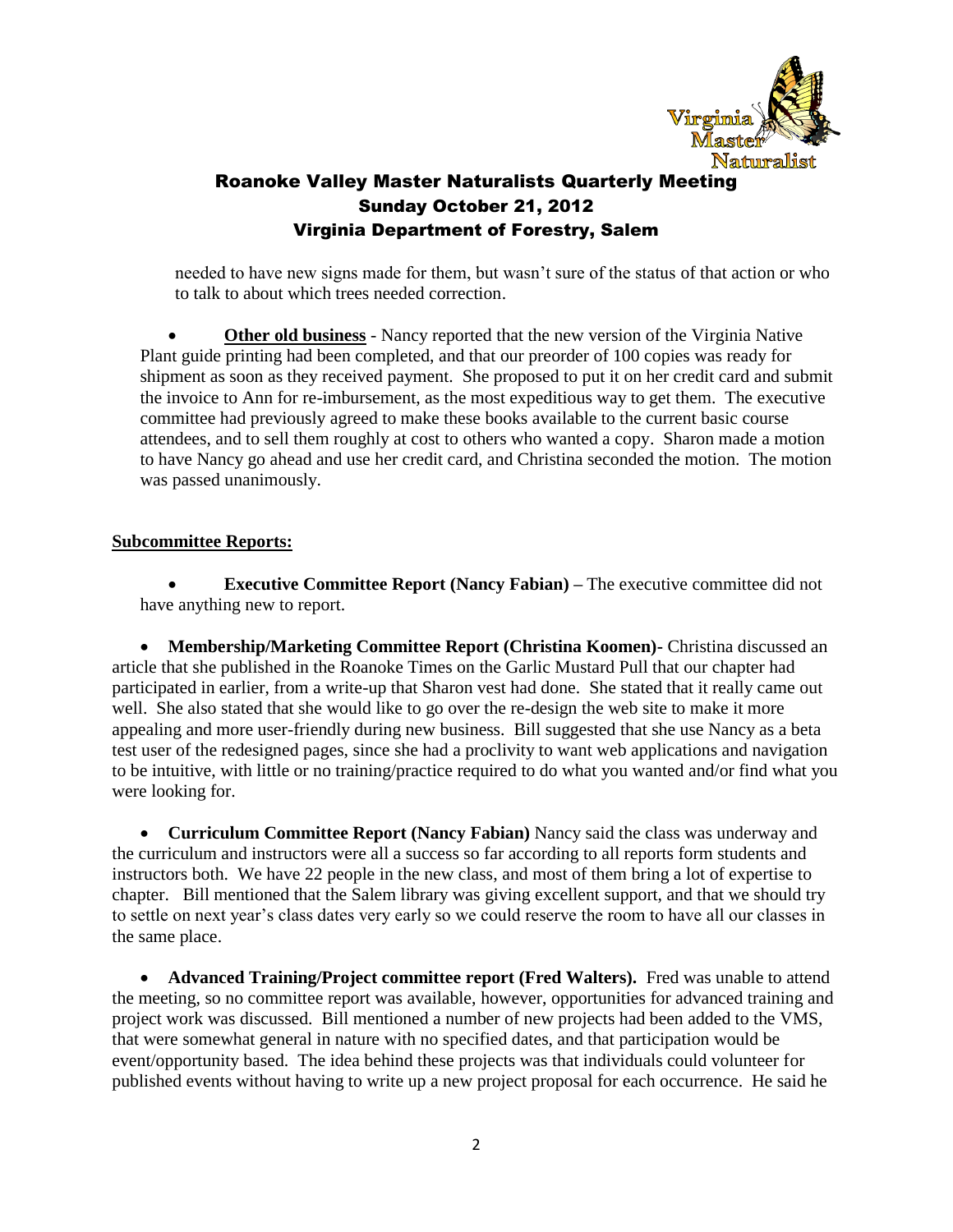

would go over them when he presented the tutorial on the Volunteer Management System (VMS) under new business.

o Nancy suggested that we needed to get some service projects organized and scheduled

o Bill highlighted new projects that had been approved and added to the VMS system that were now available for members to charge their volunteer hours against including a cooperative effort in support of the American Chestnut foundation which had recently opened a Roanoke/New River Valley Branch.

o Nancy asked for ideas for advanced training, and the following thoughts were presented;

- $\triangleright$  Christina brought up the idea of getting someone to give a talk about mushroom ID.
- $\triangleright$  Sharon suggested that Rich Crites could give a talk on spring ephemerals.
- $\triangleright$  Dennis suggested that a winter woody plant ID class would be a good course, to help members ID trees and shrubs when their leaves were not present.
- $\triangleright$  Larry talked about a class that would educate us on pesticides and the effects on both land use and the environment.

### **New Business:**

- Christina Koomen reviewed the new Roanoke Valley Master Naturalist web site
- Bill Fabian provided a tutorial on how to use the Virginia Master Naturalist Volunteer Management System (VMN VMS), for the features it had for selective e-mails, document posting, picture sharing, and most importantly demonstrated how to add hours for volunteer service and administrative time.

#### **Proposed Meeting dates for 2013 (third Sunday of listed month):**

Generally, the Executive committee meets at 2:30 and general membership meeting is at 3 PM.

- 1<sup>st</sup> Ouarter **st Quarter 20 January 2013**
- 2<sup>nd</sup> Ouarter **nd Quarter 21 February 2013**
- **3 rd Quarter 21 July 2013**
- **4 th Quarter 20 October 2013**

#### **Adjournment of Meeting:**